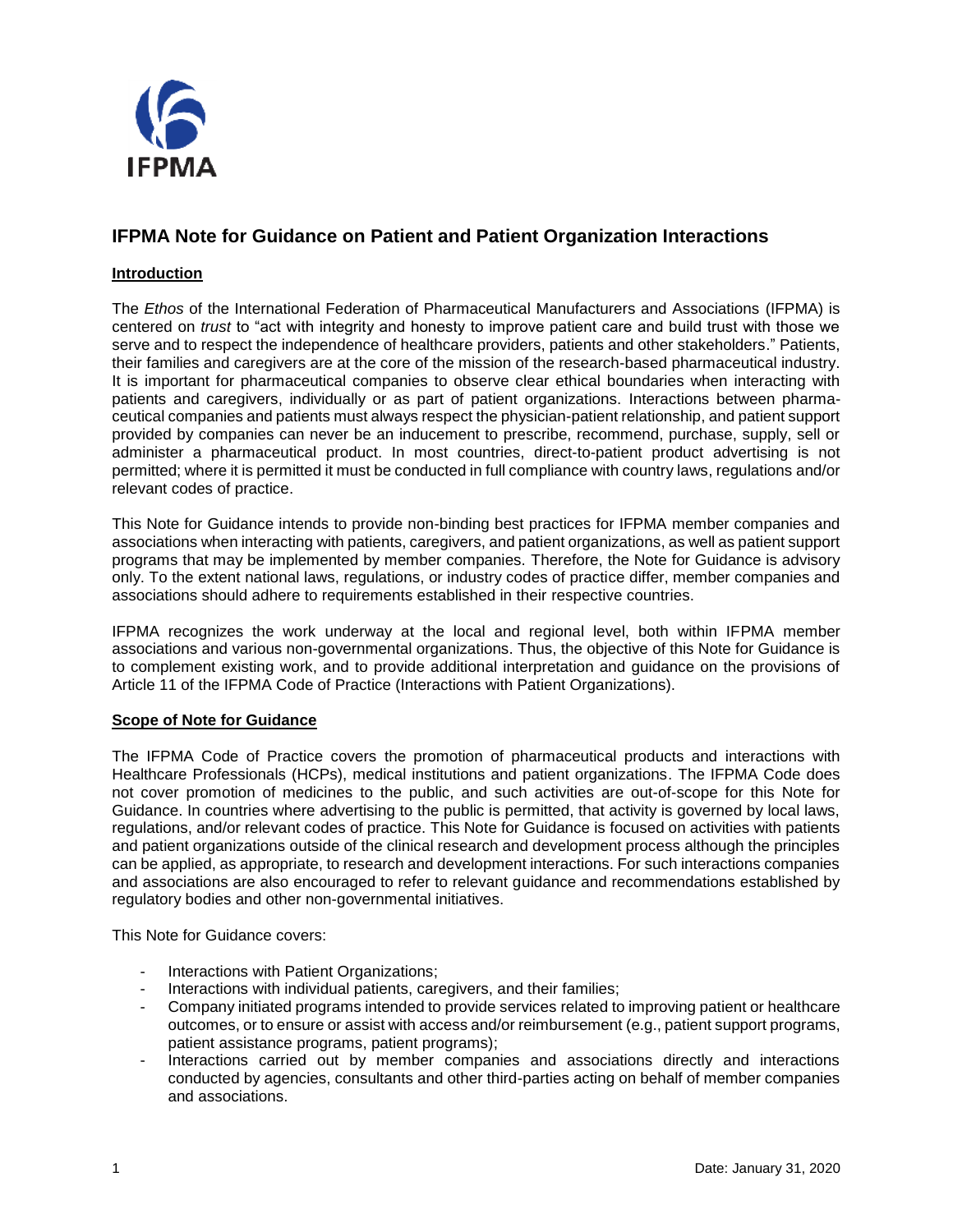# **Definitions**

There are company, country, and regional variations in the use of terminologies. These variations have implications in how codes and guidance documents attempt to regulate issues such as remuneration and other transfers of value. For this Note for Guidance, the following defined terms are used:

**Patient Organization:** The IFPMA Code defines patient organizations as "typically a not-for-profit institution that primarily represents the interests and needs of patients, their families and/or caregivers". Patient Organizations may be comprised of volunteers and/or professional staff; they may or may not be formally constituted entities. Patient organizations may focus on broad or narrow disease states and may engage in a variety of activities including, but not limited to, disease and treatment education, pre and postdiagnosis support and counseling, advocacy, funding of medical research, and partnering with sponsors in R&D to bring the patient perspective to the development of new medicines. Patient Organizations may be described as patient organizations, patient advocacy groups, or healthcare consumer organizations depending on the country/region.

**Individual Patient:** an individual with personal experience of living with a disease, who is solely representing him/herself and his/her views/opinions/experiences.

**Patient Advocate:** an individual who speaks on behalf of patients; may or may not be affiliated with a Patient Organization.

**Patient Organization Representative:** an individual authorized to represent the interests and views of a Patient Organization (e.g., a director, officer, spokesperson).

**Patient Expert:** an individual with personal experience of living with a disease and has other technical expertise (*i.e.*, a patient who develops expertise on the regulatory process through training and experience), who is solely representing him/herself and his/her views/opinions/experiences.

**Caregiver/Carer/Supporter/Care Partner:** a patient's friends, family, or other supporters who provide care to the patient. May also include individuals who provide services to a patient on a compensated basis, such as a home health aide, companion, or social worker. Such persons may be covered by other applicable codes. For example, under Section 1.2 of the IFPMA Code, a Healthcare Professional (HCP) "means any member of the medical, dental, pharmacy or nursing professions or any other person who in the course of his or her professional activities may prescribe, recommend, purchase, supply, sell or administer a pharmaceutical product."

#### **Principles of Interaction**

**Clarity of Purpose:** Companies should develop a statement of purpose consistent with applicable laws, regulations, and industry codes of practice to govern interactions with Patients, Caregivers and Patient Organizations, and should adhere to that purpose when considering collaborations and other activities. In all interactions the parties should be clear about the reason for and the planned outcome of the activity, and why the activity will benefit patients. Companies and associations should consider how best to appraise those who provide input about the progress of the project and final outcomes.

**Independence:** The independence of Patients, Caregivers and Patient Organizations must be respected. Under Article 11 of the IFPMA Code "no company may require that it be the sole funder of the patient organization or any of its programs". Companies are encouraged to avoid situations where only one company provides all financial support for a Patient Organization. A best practice is for no single company to be a majority funder of a Patient Organization. Patient Organizations are encouraged to seek financial and non-financial support from a wide variety of pharmaceutical company and non-pharmaceutical company sources. This may not be possible in all cases, particularly with rare diseases afflicting small patient populations and with limited treatment options.

**Respect:** Respect all people and embrace a culture of diversity and inclusion. Interactions with Patients, Caregivers and Patient Organizations should be based on integrity and mutual respect, with the views and decisions of each having value. Interactions between patients and pharmaceutical companies must not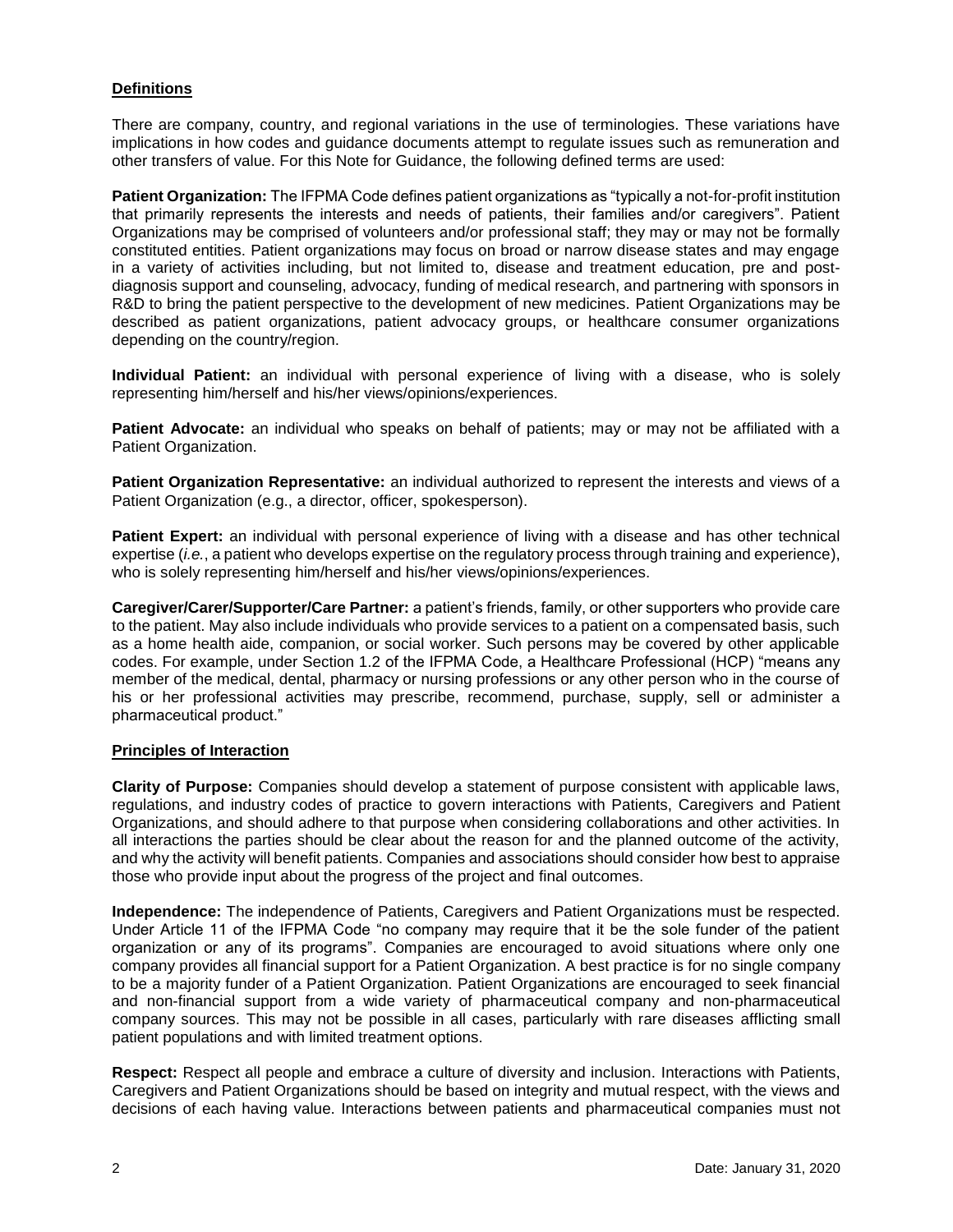interfere with the physician-patient relationship, must be voluntary, and must be conducted on the basis of full transparency.

**Privacy:** Respect privacy rights and appropriately manage and protect personal information. Patient privacy and the confidentiality of patient medical information are paramount and should adhere to applicable laws and regulations.

**Written Agreement:** When companies or associations provide financial support, significant indirect support and/or significant non-financial support to Patients, Caregivers, and/or Patient Organizations there should be an easy-to-understand written agreement signed by all parties that makes clear the rights and obligations governing the activity.

**Transparency:** Support for Patient Organizations and patient-facing initiatives should be meaningfully disclosed in a manner that provides reasonable notice of support and/or collaboration. The impact of the engagement or interaction should be communicated back to those who contributed. Transparent communication can drive further trust and collaboration. Companies and associations should encourage Patient Organizations to be equally transparent and provide meaningful disclosure of funding received from pharmaceutical companies and associations.

**Integrity:** Each party should always act, and be understood to have acted, honestly and with integrity always. Companies should assess their relationships with Patients, Caregivers and Patient Organizations to ensure conflicts of interest or perceived conflicts of interest are addressed. Any activity with Patients, Caregivers and Patient Organizations should be conducted in full respect of medical ethical values and should aim to have a positive impact on the overall healthcare system.

#### **Agreements**

While the IFPMA Code does not cover interactions with individual Patients and Caregivers, Section 7.4 (Fees for Services) provides that for HCPs "a written contract or agreement must be agreed in advance of the commencement of the services which specifies the nature of the services to be provided and the basis for payment of these services." This written agreement principle should extend to patient interactions that involve financial support, significant indirect support and/or significant non-financial support.

Patients, Caregivers, and Patient Organization representatives are in many cases not legal experts and the agreements used with professional counter-parties may not be appropriate. Where legal agreements are needed, the document should be written in plain and accessible language. For example, some questions to consider:

- Is there unnecessary use of legal terminology and where legal terminology is necessary, are such clauses and terms explained in a simple and clear manner?
- Are confidentiality and data privacy provisions tailored to the nature of the engagement? For example, are full confidentiality provisions necessary if there is no intention to share confidential information with a Patient or Patient Organization? Do the confidentiality provisions provide appropriate protections relating to sharing and use of patient information?
- Are intellectual property terms and conditions appropriate? For example, is it appropriate for a company to assert work for hire ownership over materials developed by a patient during an interaction? Companies should be sensitive not to assert ownership over a patient's life story or journey.
- Is the purpose of the engagement, remuneration terms, and expense reimbursement clearly articulated? Is fair market value reasonably assessed?
- Are consequences for breach of contract reasonable and proportionate based on the nature of the service provided by the Patient, Caregiver or Patient Organization representative?
- Are there contractual mechanisms to appraise those who provide input about the progress of the project and outcomes?

Easy to understand text and accessible language should also be used in agreements that do not include transfers of value, including consents to use a patient's image, video or life story for publicity purposes.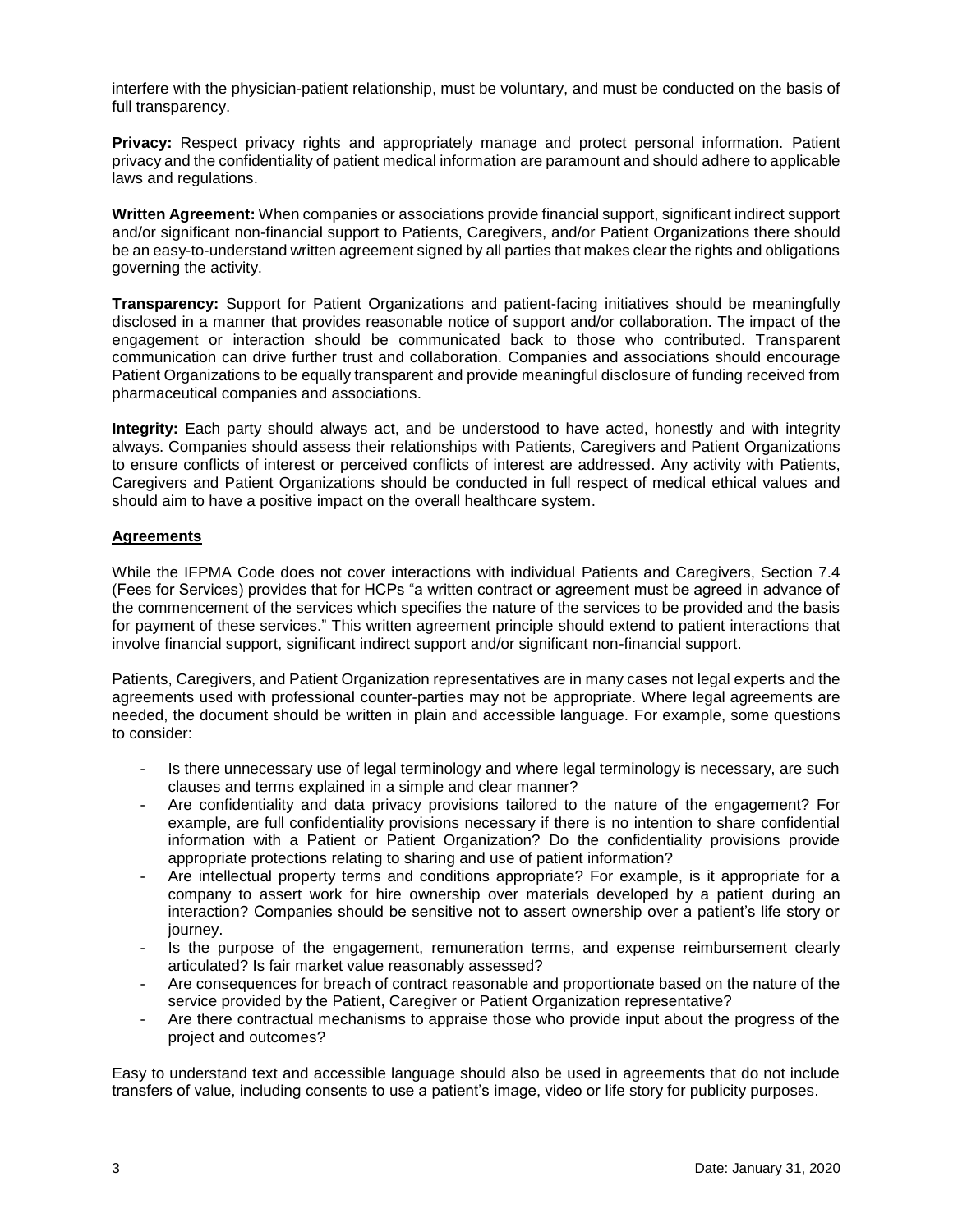### **Patients and Caregivers as Individuals**

Companies and associations should carefully consider how and when to engage with patients and caregivers as individuals, with the appropriate intent and Clarity of Purpose. Companies and associations should ensure activities are carried out for a legitimate purpose.

Companies and associations may interact with Individual Patients, Patient Advocates, Patient Organization Representatives, Patient Experts, and Caregivers in several ways.

**Consultants/Advisors:** Companies and associations may engage individuals to provide consulting and advisory services, including through participation in advisory meetings or in connection with market research. These activities must be appropriate and consistent with the stated Clarity of Purpose for patient engagement. Section 7.4 of the IFPMA Code (Fee for Services) and the IFPMA Note for Guidance on Fees for Services (January 24, 2020) can be used for guidance on how to select and engage individuals for consulting/advisory services including compensation levels and frequency of engagements.

Additional considerations unique to Patients, Patient Advocates, Patient Organization Representatives, Patient Experts, and Caregivers as consultants/advisors may include:

- Is the individual consulting about their lived experience or their expertise? Patients engaged to consult about lived experience may be remunerated at a flat rate whereas it may be acceptable to pay Patient Experts based on their credentials/qualifications and the value provided to the company.
- Is the individual involved in any work that may present a conflict of interest, such as serving as a patient representative on a formulary, technical, Health Technology Assessment (HTA), or guideline writing committee? In such cases companies should assess whether a conflict exists and if conflict mitigation is possible. At a minimum, companies should require in a written agreement that the individual declare their pharmaceutical company consulting/advising work and withdraw from any matters that could be a conflict of interest.
- Does the individual require accommodations due to their medical condition? The health and wellbeing of the individual patient should be a primary consideration and companies should take steps to evaluate the appropriateness of all activities and whether additional services or medical attention may be needed, or whether virtual meetings should be utilized. While Section 7.3 of the IFPMA Code generally does not allow companies to pay costs associated with individuals accompanying HCPs except in cases of medical necessity, companies may consider covering reasonable expenses for Caregiver/Carer/Supporter/Care Partner who may accompany a patient.
- How was the individual identified?

**Internal or External Speakers/Panelists:** In many cases pharmaceutical companies and associations can play an important role to facilitate the patient perspective by engaging with patients to share their perspectives through speaking at internal company events, at external company events, or at third-party organized events. It is permissible for companies and associations to engage patients as speakers/ panelists, to remunerate them in appropriate circumstances, and to cover reasonable travel expenses. Questions to consider:

- Is remuneration appropriate given the nature of the activity? For example, if a Patient Advocate or Patient Expert will appear on a panel discussion as an independent patient voice should a company or association compensate the individual or should the transfer of value be limited to covering reasonable travel expenses to facilitate participation? In such cases reimbursement of travel expenses only is a best practice to preserve independence of the patient voice.
- Is the engagement appropriate in light of prohibitions on direct-to-consumer promotion in many countries? For example, is the patient engagement activity conducted in a manner that could inappropriately expose patients to product promotional messages?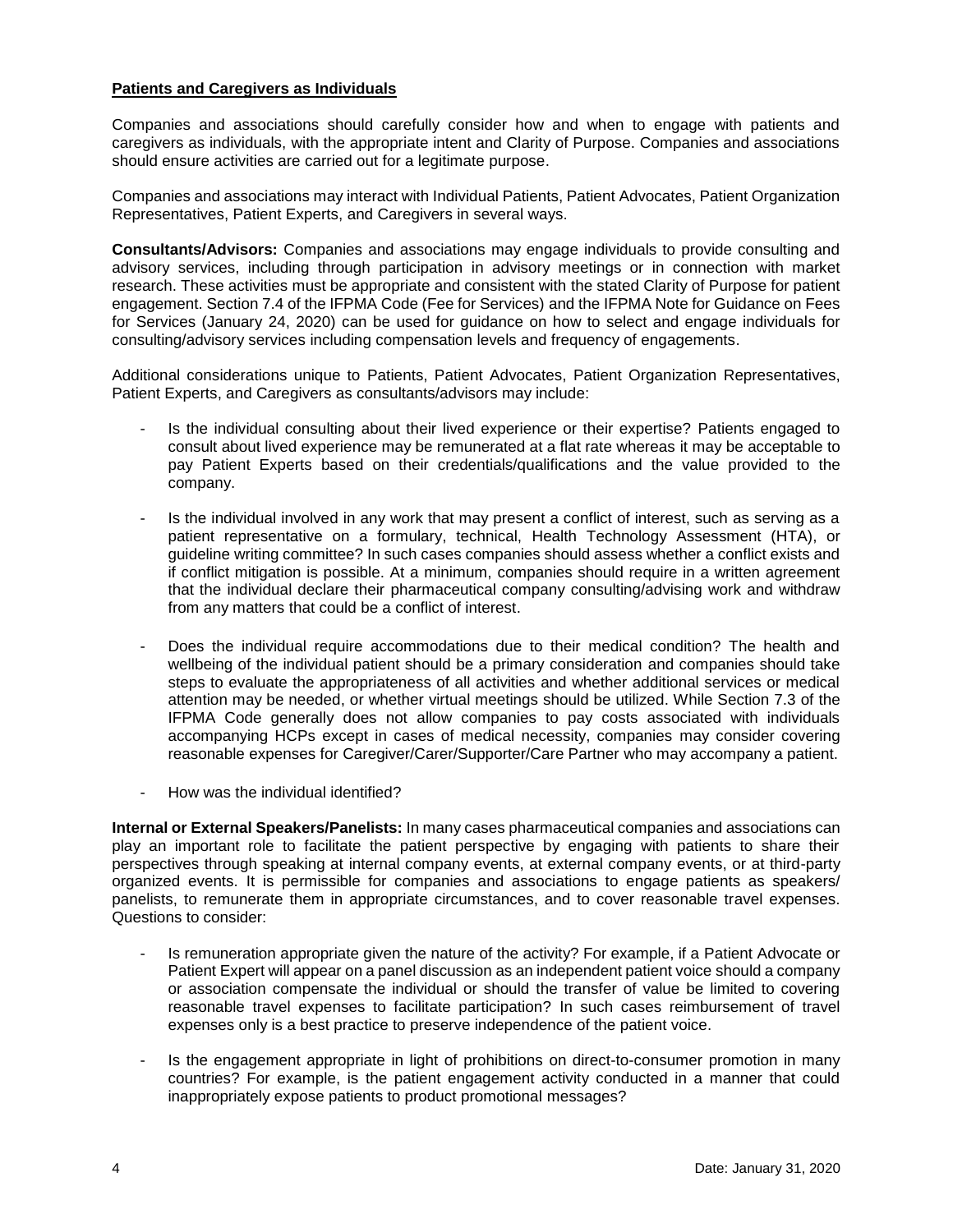- How should the transfer of value be disclosed to the audience to avoid any misperceptions? For example, the patient speaker could acknowledge a company's facilitation of travel arrangements at the beginning of the talk.

**Travel and Support:** Company and association support of Patients, Patient Advocates, Patient Experts, and Patient Organization Representatives to travel to symposia, congresses and other educational or professional meetings may be appropriate based on the facts and circumstances of the meeting and the information being conveyed, including prohibitions on direct-to-consumer promotion. Companies are encouraged not to directly provide individual patient travel to attend third-party meetings as a delegate; if direct travel and support is provided such should be consistent with standards applicable to HCPs. 1

A best practice may be to fund a patient or other organization with a grant or contribute to a pooled funding mechanism. In such a circumstance, the Patient Organization and/or third-party conference organizer will be responsible for selecting delegates to receive travel support. Any travel funded by a company, whether directly or indirectly, must be reasonable, appropriate, and not lavish or extravagant. If required by local law, regulation or industry code of practice travel support provided to a patient organization, patients, and caregivers may be subject to disclosure requirements.

## **Patient Organizations**

Interactions with Patient Organizations are governed by Article 11 of the IFPMA Code, which provides the global minimum standard. In the absence of applicable local or regional standards, additional best practices may include:

- The IFPMA Code states that "no company may require that it be the sole funder of the patient organization or any of its programs." It is in the interest of companies and Patient Organizations to have a wide base of support, as that increases the independence and credibility of all parties.
- Companies should avoid being the majority annual funder of a Patient Organization, and Patient Organizations should be encouraged to seek financial support from a wide variety of sources. In some circumstances, such as rare diseases afflicting small patient populations and with limited treatment options, it may not be possible for a company to avoid being the majority or sole funder of a Patient Organization. In circumstances where a Patient Organization has sought support from multiple pharmaceutical companies and non-pharmaceutical company sources and only one company agrees to provide support, the company and the Patient Organization are encouraged to adopt in advance, a set of ethical guidelines in writing that will govern their relationship and ensure that the company's funding does not compromise the Patient Organization's independent and unbiased decision-making.
- It may be appropriate for companies and Patient Organizations to partner/collaborate on specific projects where a company provides all financial support for the project.
- Company support for Patient Organizations should be meaningfully disclosed in a manner that provides reasonably adequate information of company support and/or collaboration at the occasion of the relevant event. Companies and Patient Organizations are encouraged to voluntarily report support on their websites.
- Company support for Patient Organization events and meetings should generally be consistent with Section 7.1 of the IFPMA Code regarding venue (7.1.4), limits (7.1.5), and entertainment (7.1.6). Companies should refer to the IFPMA Note for Guidance on Sponsorship of Events and Meetings (January 24, 2020) when assessing the appropriateness of sponsoring Patient Organization meetings and events and consider applying those principles where relevant.

 $\overline{\phantom{a}}$ <sup>1</sup> Companies and associations are encouraged to reference the IFPMA Note for Guidance on Sponsorship of Events and Meetings (January 24, 2020).